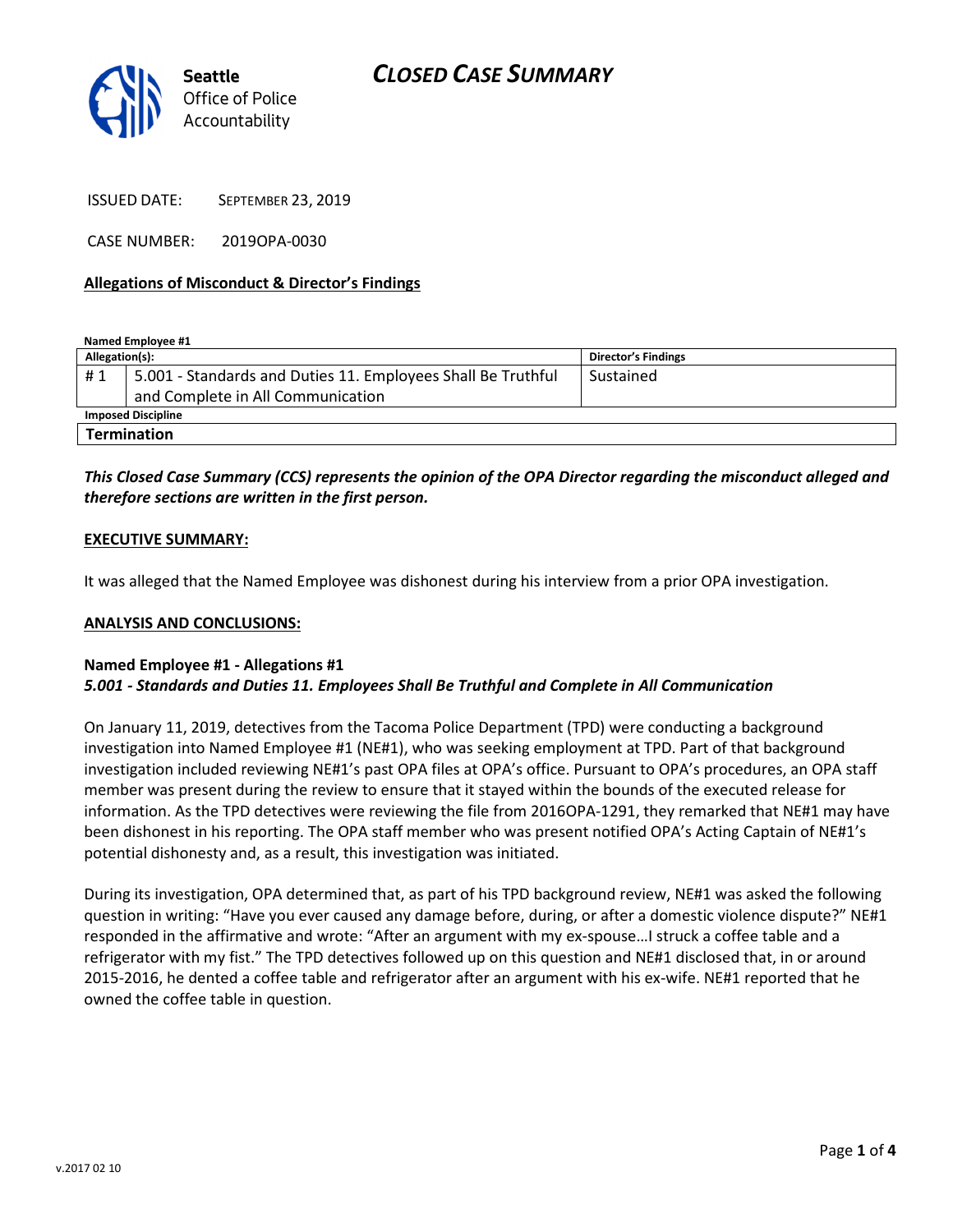

# CLOSE CASE SUMMARY

OPA CASE NUMBER: 2019OPA-0030

This domestic incident was the subject of a prior OPA investigation under case number 2016OPA-1291. In that case, NE#1's ex-wife alleged he had physically assaulted her. She further reported that, on another occasion, he struck a refrigerator and a table in anger, causing damage to both. During his interview in that case, which took place approximately six months after the damage was allegedly incurred, NE#1 was informed of the general allegations made by his ex-wife, including those concerning the property damage, and was asked to provide a general account of what occurred. NE#1's immediate response included the following statement: "I don't recall ever damaging any property in the home, I know that there were several occasions that we did have heated arguments." Later in his interview, NE#1 was asked the following question: "So you – do you remember punching a hole through a coffee table?" NE#1 answered "no." NE#1 was then asked: "How about punching the refrigerator during that incident?" NE#1 again responded "no."

As part of its investigation into NE#1's alleged dishonest statement, OPA interviewed both of the TPD detectives that performed the background review. The TPD detectives told OPA that they informed NE#1 of the expectation that he be truthful during the review, as well as stated that he signed a certification indicating that his answers to the personal history questionnaire were truthful and complete. They confirmed the information that NE#1 provided during his background review and, specifically, that he acknowledged striking and denting both the coffee table and the refrigerator. They stated that NE#1 further denied that he physically assaulted his ex-wife. Detective #1 recalled that NE#1 explained that he was the owner of the coffee table in question and that, given this, he did not think it was a "big deal." Detective #1 said that she reminded NE#1 that this was a DV incident and that he stated that he understood that. Detective #2 noted that, when NE#1 disclosed this information, NE#1 joked that he still had the dented coffee table.

Detective #1 recounted that, during the file review at OPA, both she and Detective #2 noted discrepancies in NE#1's statements. She stated that Detective #2 remarked aloud that NE#1 had lied. Detective #2 told OPA that NE#1 also "minimized" several aspects of the DV incidents and Detective #2 confirmed that he remarked that NE#1 lied to OPA about the striking of the coffee table and the refrigerator.

OPA further interviewed NE#1. He explained that, at the time of his interview in the prior investigation, he did not recall striking or denting either the coffee table or the refrigerator. He confirmed that he later told TPD that he did, in fact, engage in this conduct. NE#1 told OPA that he still owned the coffee table in question, which he purchased from Ikea, and verified that he told TPD that it was dented. Regarding the discrepancy between his accounts to OPA and the TPD detectives, NE#1 stated the following:

> Lots of time had passed between the time that I had applied to lateral with Tacoma Police, and between the time that I had—had this interview with [the OPA Sergeant]. I discussed a lot of the events that happened with my ex-wife…we have a better relationship now and we've been able to discuss a lot of things that happened. I'm able to recall a lot more things—a lot more—incidents that happened between us, a lot more things that we talked about and argued about.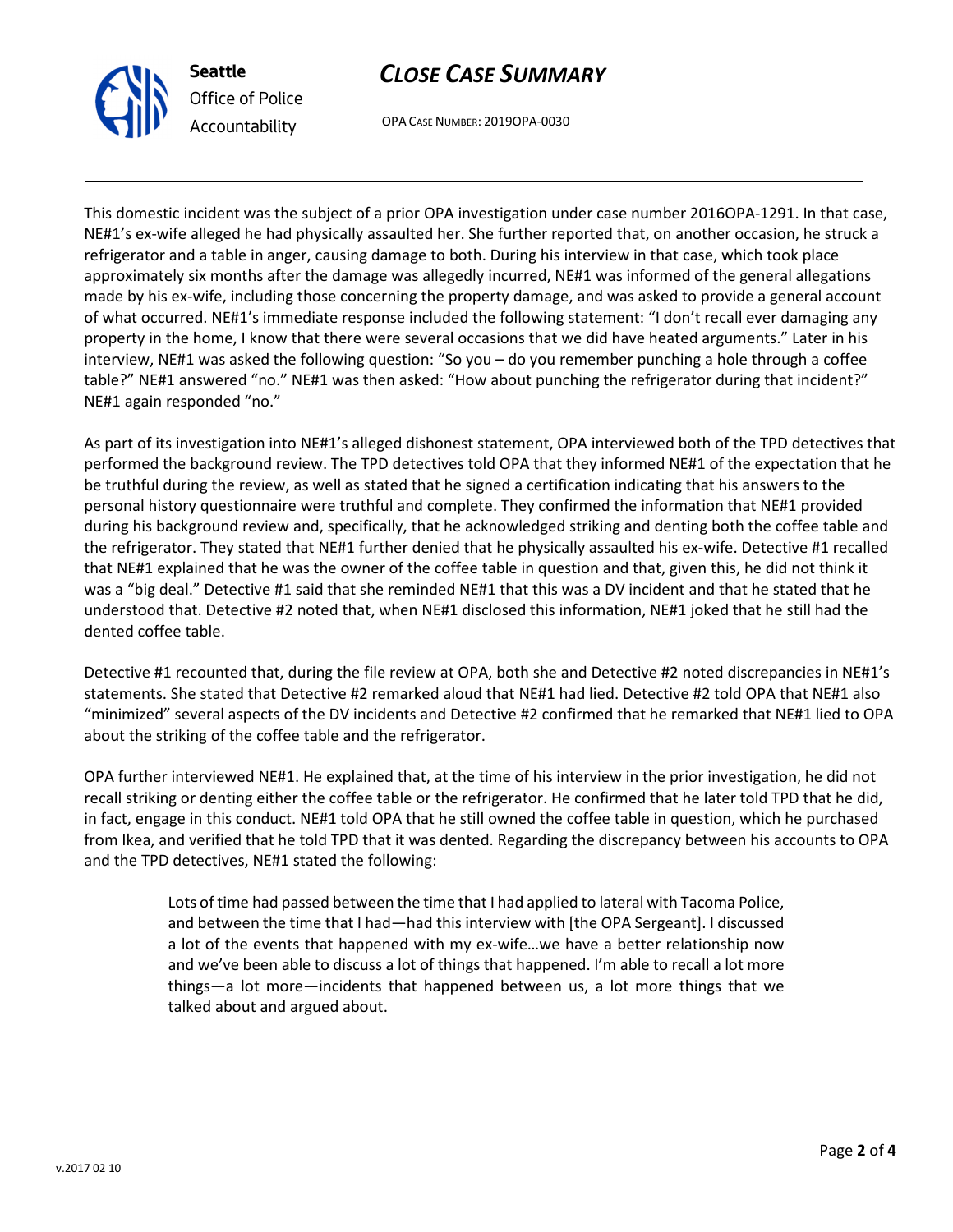

## CLOSE CASE SUMMARY

OPA CASE NUMBER: 2019OPA-0030

In response to follow-up questioning on this issue from OPA, NE#1 added the following:

I—again, I'll say that—during the time that I interviewed with [the OPA Sergeant], I was still—in a lot of emotional distress, I would say, there were still a lot of things in the—in the air about my divorce, about the division of assets, about the custody of our daughter, still disagreements between my ex-wife and I at the—you know, still things that we were sorting out. And, a lot of the things that still didn't have exact clarity on that I hadn't had you know, been able to reflect on and recall specifics about. And, at the time, when I interviewed with Tacoma, I—I had every intention to be perfectly clear and honest with everything that I remembered. At that time, again, now with—with clarity and time, and space to—to understand and remember everything that had happened—I wanted to be full and honest with them about everything.

Lastly, NE#1 was asked why he remembered things so clearly 27 months after the incident but not six months later. NE#1 explained:

> I would say that again, that six months post—was still, like I said, still things were going on, still things hadn't been finalized and there was still a lot of distress between her and I, and a lot of arguments. And I would say a lot of—a lot of emotional things going on for me at the time.

NE#1 ultimately denied that that the statements he made to OPA during the prior investigation were dishonest.

Dishonesty is prohibited by Department policy. Specifically, SPD Policy 5.001-POL-11 requires Department employees to be truthful and complete in all communications. Truthfulness is a fundamental characteristic of a Seattle Police Officer and the making of intentional false and misleading statements, especially during an internal misconduct investigation, are incompatible with the Department's and Community's expectations.

When evaluating all of the evidence in this case, OPA concludes that NE#1 engaged in intentional and material dishonesty in his statements in 2016OPA-1291. In reaching this decision, OPA relies on multiple pieces of evidence that are discussed more fully below.

First, OPA finds it significant that both of the TPD detectives that evaluated NE#1's statements in his prior OPA interview and during his background investigation believed that he lied. Indeed, Detective #2 stated that conclusion aloud and Detective #1 concurred. They confirmed this belief during their OPA interviews in this case.

Second, OPA finds it implausible that NE#1's recollection would be better 27 months after the incident than it would be at six months. This is largely due to the fact that NE#1 owned the coffee table in question during that entire period and would have repeatedly seen the dent.